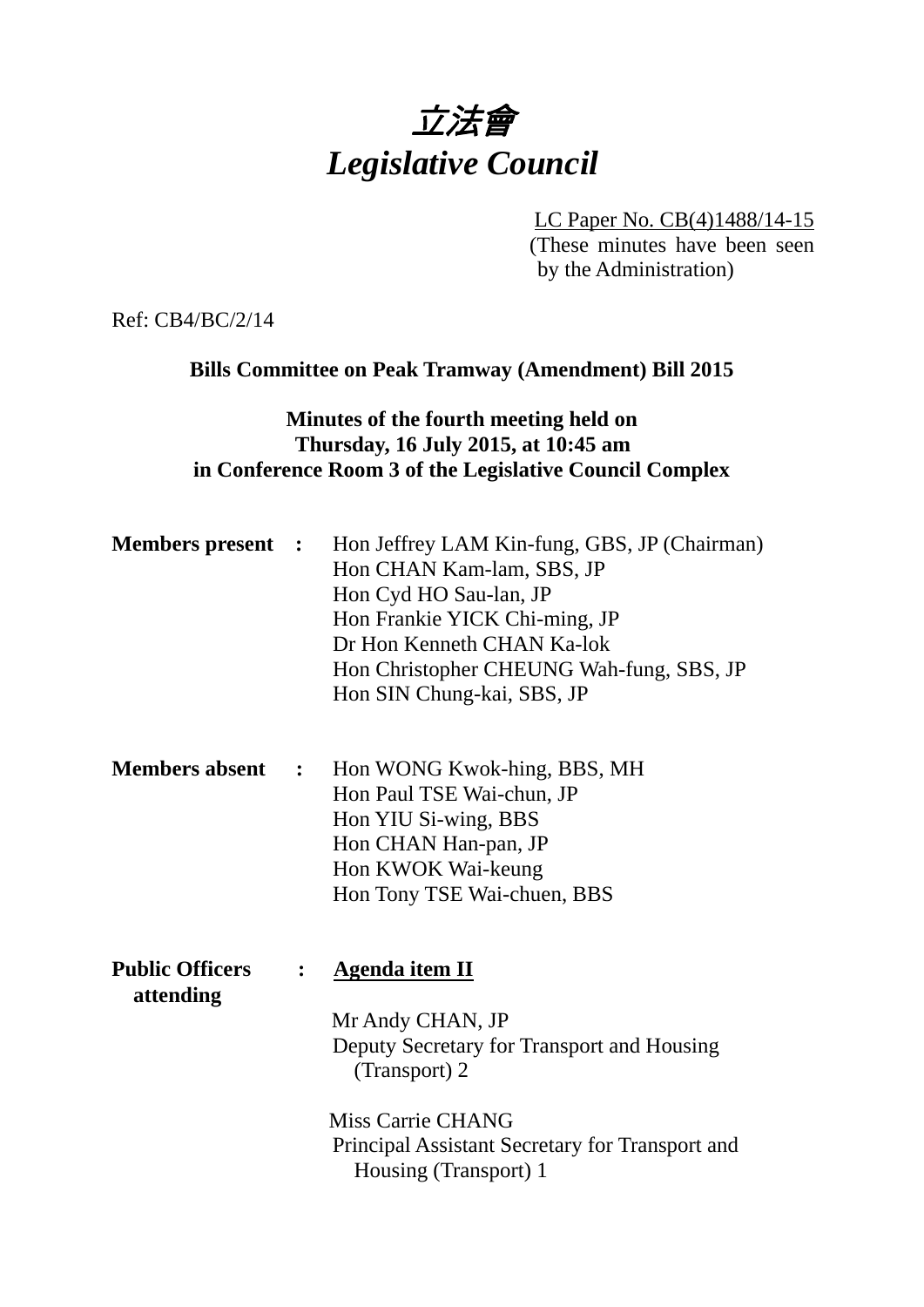|        |                                              | Mr Gilbert MO<br>Deputy Law Draftsman (Bilingual Drafting and<br>Administration)<br>Department of Justice                                     |
|--------|----------------------------------------------|-----------------------------------------------------------------------------------------------------------------------------------------------|
|        |                                              | Mr Llewellyn MUI<br><b>Senior Assistant Solicitor General</b><br>Department of Justice                                                        |
|        |                                              | Mr Simon WANG<br><b>Assistant Director (Regional 1) (Acting)</b><br><b>Lands Department</b>                                                   |
|        |                                              | Ms Phyllis MCKENNA<br>Assistant Director/Legal/Hong Kong and Tsuen Wan<br>(Legal Advisory and Conveyancing Office)<br><b>Lands Department</b> |
|        | <b>Clerk in attendance : Ms Debbie YAU</b>   | Chief Council Secretary (4)5                                                                                                                  |
|        | <b>Staff in attendance : Miss Evelyn LEE</b> | <b>Assistant Legal Adviser 10</b>                                                                                                             |
|        |                                              | Ms Katrina WU<br>Senior Council Secretary (4)5                                                                                                |
|        |                                              | Ms Zoe TONG<br>Legislative Assistant (4)5                                                                                                     |
| Action |                                              |                                                                                                                                               |

# **I. Confirmation of minutes of meeting**

LC Paper No.  $CB(4)1322/14-15$  -- Minutes of meeting held on 2 June 2015

The minutes of the meeting held on 2 June 2015 were confirmed.

# **II. Meeting with the Administration**

(LC Paper No.  $CB(4)1288/14-15(01)$  -- List of follow-up actions arising from the discussion at the meeting on 29 June 2015

2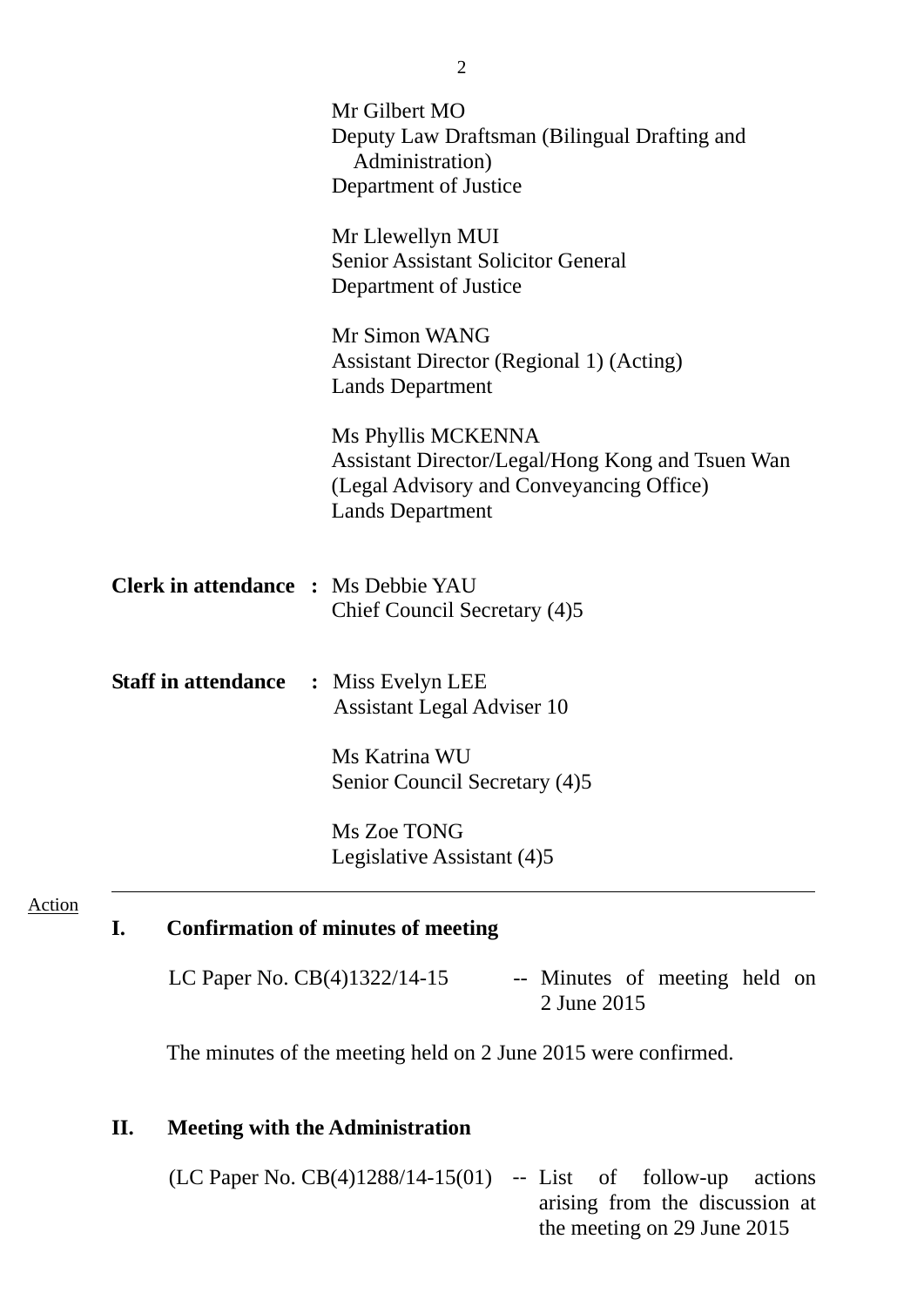**Action** 

```
LC Paper No. CB(4)1288/14-15(02) -- Administration's response to
                          issues raised at the meeting on 
                          29 June 2015)
```
Discussion

2. The Bills Committee deliberated (Index of proceedings attached at **Annex**).

### Legislative timetable

3. The Chairman concluded that the Bills Committee had completed the scrutiny of the Bill. The Bills Committee had no objection to the draft Committee Stage amendments ("CSAs") proposed by the Administration and supported the resumption of the Second Reading debate on the Bill.

(*Post-meeting note:* The Administration had proposed to resume the Second Reading debate on the Bill at the Council meeting of 28 October 2015. The Chairman would report the deliberations of the Bills Committee to the House Committee on 9 October 2015. The deadline for giving notice to move CSAs to the Bill was 17 October 2015. Members were informed of the above vide LC Paper No. CB(4)1355/14-15 on 20 July 2015.)

# **III. Any other business**

4. There being no other business, the meeting ended at 11:30 am.

Council Business Division 4 Legislative Council Secretariat 24 September 2015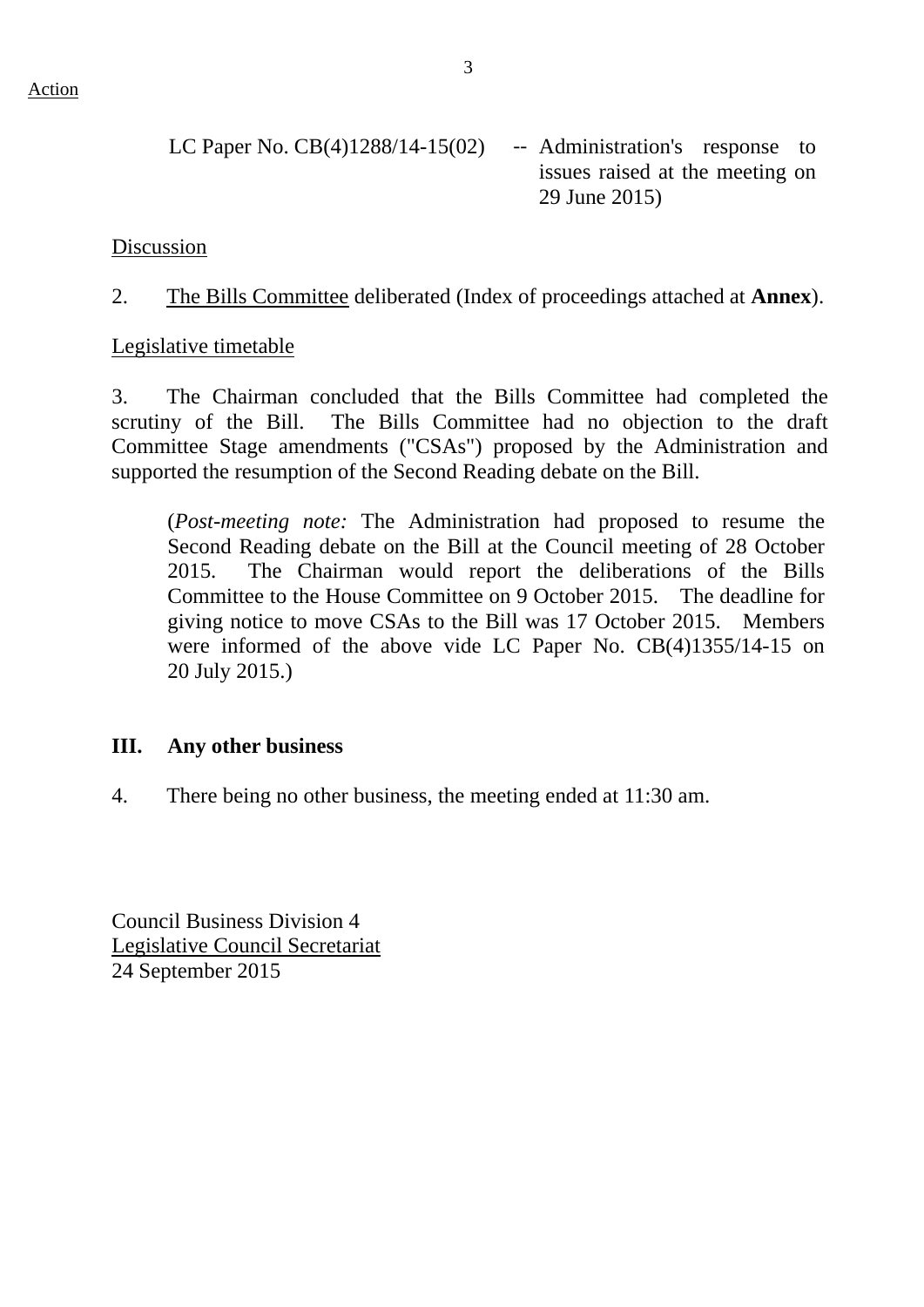**Annex** 

#### **Proceedings of the fourth meeting of the Bills Committee on Peak Tramway (Amendment) Bill 2015 on Thursday, 16 July 2015, at 10:45 am in Conference Room 3 of the Legislative Council Complex**

| <b>Time</b><br>marker | <b>Speaker</b>                                                          | Subject(s)                                                                                                                                                                                                                                                                                                                                                                                                                                                                                                                                                                                                                                                                                                                                                                                                                                                                                                                                                                                                                                                                                                                                                                                                                                                                                                                                                                                                                     | <b>Action</b><br>required |  |  |  |  |  |  |
|-----------------------|-------------------------------------------------------------------------|--------------------------------------------------------------------------------------------------------------------------------------------------------------------------------------------------------------------------------------------------------------------------------------------------------------------------------------------------------------------------------------------------------------------------------------------------------------------------------------------------------------------------------------------------------------------------------------------------------------------------------------------------------------------------------------------------------------------------------------------------------------------------------------------------------------------------------------------------------------------------------------------------------------------------------------------------------------------------------------------------------------------------------------------------------------------------------------------------------------------------------------------------------------------------------------------------------------------------------------------------------------------------------------------------------------------------------------------------------------------------------------------------------------------------------|---------------------------|--|--|--|--|--|--|
|                       | Agenda item I - Confirmation of minutes of meeting                      |                                                                                                                                                                                                                                                                                                                                                                                                                                                                                                                                                                                                                                                                                                                                                                                                                                                                                                                                                                                                                                                                                                                                                                                                                                                                                                                                                                                                                                |                           |  |  |  |  |  |  |
| $000253 -$<br>000413  | Chairman                                                                | Confirmation of minutes of meeting                                                                                                                                                                                                                                                                                                                                                                                                                                                                                                                                                                                                                                                                                                                                                                                                                                                                                                                                                                                                                                                                                                                                                                                                                                                                                                                                                                                             |                           |  |  |  |  |  |  |
|                       | Agenda item II - Meeting with the Administration                        |                                                                                                                                                                                                                                                                                                                                                                                                                                                                                                                                                                                                                                                                                                                                                                                                                                                                                                                                                                                                                                                                                                                                                                                                                                                                                                                                                                                                                                |                           |  |  |  |  |  |  |
| $000414 -$<br>001220  | Chairman<br>Administration                                              | The Administration briefed members on its response<br>to issues raised at the meeting on 29 June 2015<br>(LC Paper No. CB(4)1288/14-15(02))                                                                                                                                                                                                                                                                                                                                                                                                                                                                                                                                                                                                                                                                                                                                                                                                                                                                                                                                                                                                                                                                                                                                                                                                                                                                                    |                           |  |  |  |  |  |  |
| $001221 -$<br>002019  | Chairman<br><b>Assistant Legal Adviser</b><br>("ALA")<br>Administration | In reply to the concern raised by ALA, the<br>Administration advised that it would intervene and<br>trigger the mandatory lease arrangement ("MLA")<br>and mandatory sale arrangement proposed under the<br>Bill only if the negotiation between the asset owner<br>and the new operator could not reach an agreement on<br>the handover arrangements.                                                                                                                                                                                                                                                                                                                                                                                                                                                                                                                                                                                                                                                                                                                                                                                                                                                                                                                                                                                                                                                                         |                           |  |  |  |  |  |  |
| $002020 -$<br>002925  | Chairman<br>Mr Frankie YICK<br>Administration                           | <b>YICK</b><br>indicated<br>reservation<br>Mr<br>the<br><sub>on</sub><br>Administration's view on protection of private<br>property right as stipulated in Article 105 of the Basic<br>He opined that although the proposed<br>Law.<br>amendment required market rent be paid to the land<br>owner when its premises essential to the peak<br>tramway operation was leased out, the right for the<br>land owner to freely use its property was affected.<br>While noting the unique nature of the peak tramway,<br>he was keen to ensure that the proposed exit<br>mechanism would not be cited as a precedent for<br>other bills in future.<br>The Administration assured members that by the fact<br>that the Bill was solely related to peak tramway, the<br>effect of the Bill, including that of the proposed<br>MLA, would only be applicable to the peak tramway.<br>It would not be applicable to other legislation.<br>The Administration reiterated that the Peak Tramways<br>Company, Limited ("PTC"), the owner of the land and<br>premises essential to the peak tramway operation, had<br>agreed with the proposed MLA.<br>Even if the<br>Administration and PTC could reach an agreement on<br>how the terms under the land lease should be<br>modified, implementing the proposed MLA by way<br>of land lease modification could not achieve the same<br>binding effect as legislative amendments.<br>It would |                           |  |  |  |  |  |  |